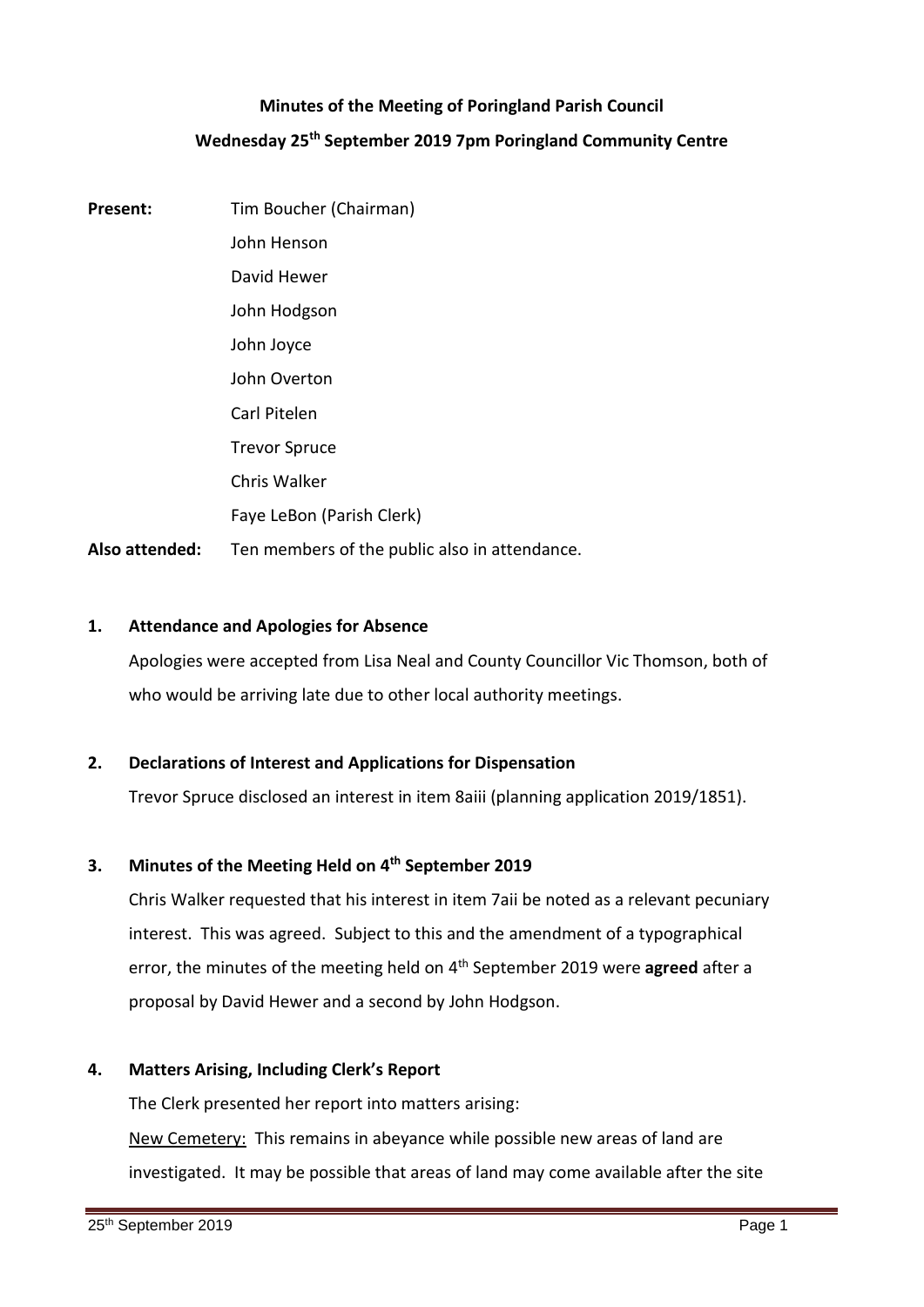specific consultation of the Greater Norwich Local Plan. All sites put forward would be subject to a desktop study by planning officers which would give some indication of the land's suitability for a cemetery, should they not be deemed suitable for development. It was agreed to remove this from the agenda until the site specifics of the Greater Norwich Plan have been published.

Bus Stop at Hardley Road: Norfolk County Council has ordered the bus stops and will programme them in to be installed over the next few weeks. The Clerk is to find out the status of this with Norfolk County Council.

Pond Maintenance: An updated street cleaning programme has been requested from South Norfolk Council. The Conversation Volunteers will be onsite on 1st October to clear the pond at the Leisure Garden. Specifications have to be put together to cut back the trees at the pond at the community centre. Bank Accounts: The charity bank account has been opened and initial deposit confirmed. Final details are required for the Barclays (Welcome Home and Memorial Playing Fields Trust) change of signatories to complete this project and for the opening of the new Cambridge Building Society Account. **C.P. / T.S.**

Primary School Places: Norfolk County Council is in the process of reviewing sites put forward for a prospective new school. Norfolk County Council has not yet made these sites available in the public domain.

Funding for Permissive Pathways at High Ash Farm: A letter has been drafted to be presented to the Strategic Six Group, for sending to Richard Bacon MP, about the expiry of the Higher Level Stewardship Schemes and the associate loss of funding to incentivise land owners to allow the public to access the countryside via their land. A response to a Freedom of Information request to the Rural Payments Agency is due by 2nd October, which will detail how many permissive pathways there are in Norfolk, which will be used to add substance to the letter about how many pathways this matter concerns.

Dog Bins: The new dog bin for the Mulberry open space has been delivered, which now allows the project to move the dog bin on Devlin Drive to commence. South Norfolk Council has been consulted and has no objections to the move. David Wilson Homes has been consulted about the location of a new dog bin on the Hardley Road junction.

**Clerk**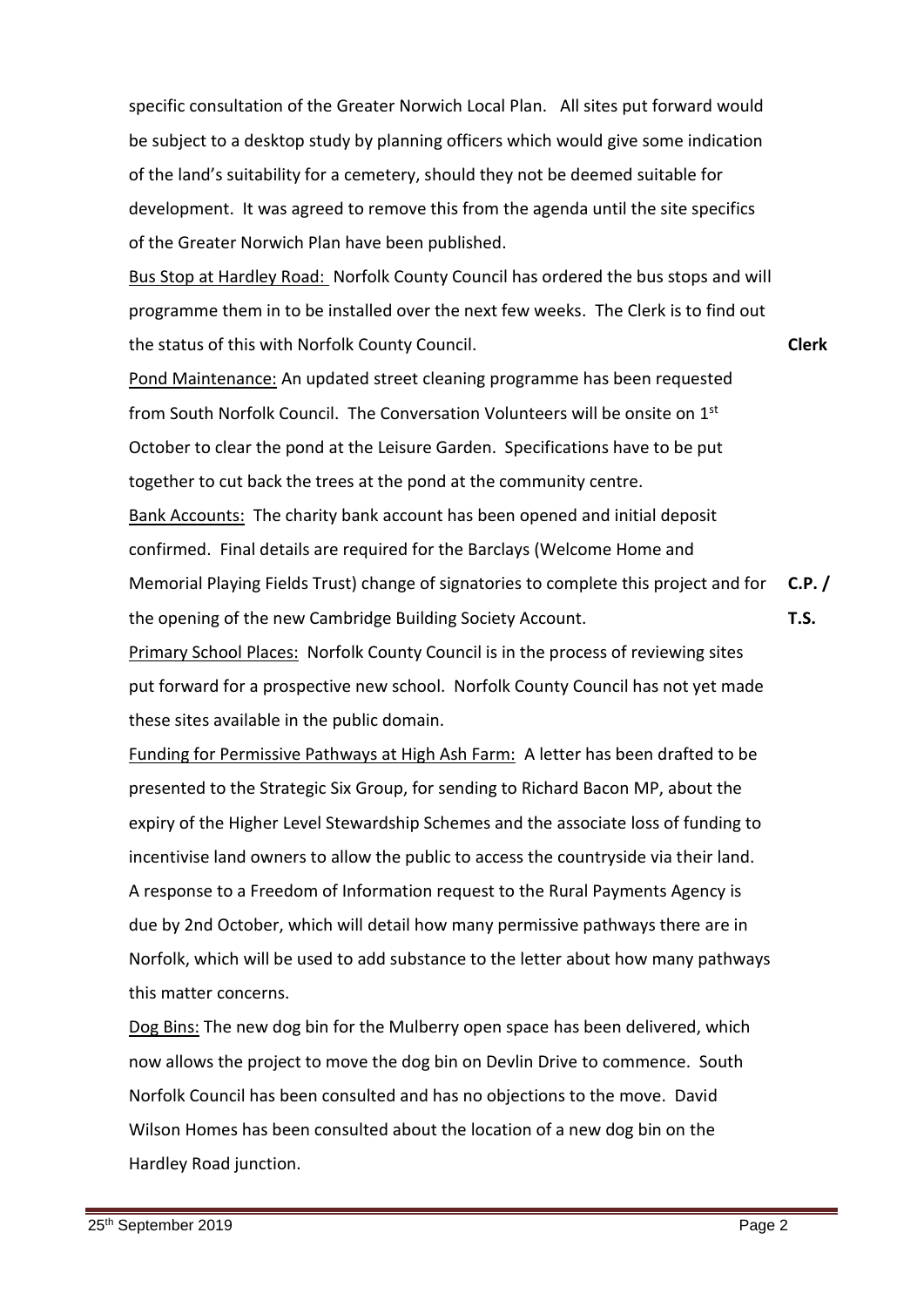Fire Risk Assessment: A contractor has viewed the fire door to the kitchen and advised that they will return to site with the intention of trying to adjust the door. Should this not be successful, then a new door will have to be purchased. Police Shed: A counter offer has been placed for the purchase of the police shed. This will be put to the Police and Crime Commissioner's Office on or after 27th August. The clerk is to follow this up for a response.

**Clerk**

Telephone Box: Men's Shed has confirmed that they would be happy to do the refurbishment of the telephone box, so the refurbishment paint kit has been ordered. The only thing excluded is the gold paint for the crown, for which we have been advised that a gold Hammerite is suitable

Community Centre Improvements: The boiler repair has commenced today. The grease cleaning and remedial works to the extractor have been completed. Terracycle: It was advised that the crisp packet recycling programme was now full so the Parish Council could not participate. Four possible alternatives were put to council, and it was agreed to participate in a recycling programme for baby food pouches.

Insurance Claim: The insurance claim has been paid out in full (with the exception of the heras fencing, which will be paid out when the full term of the hire has been established). The installation of the new play equipment will commence on 1<sup>st</sup> October.

Planning Application Time Extensions:South Norfolk Council has responded to the Parish Council's concerns about decisions being made prior to the time extension being granted to the Parish Council to enable a response. They advise a new protocol has been set up and relayed to case officers which should assist with avoiding the above from occurring again. The Clerk advised that this was as a result of intervention by Lisa Neal.

Cyber Security: The Parish Council's web hosting company has advised that it is not possible to have the poringland.gov.uk domain name, as a descriptor is required, such as poringlandparishcouncil.gov.uk or poringland-pc.gov.uk. It was agreed that pc would be preferable over parishcouncil.

Ditch Clearance: Quote requests have been sent out for clearance of the ditch to the west of the playing field.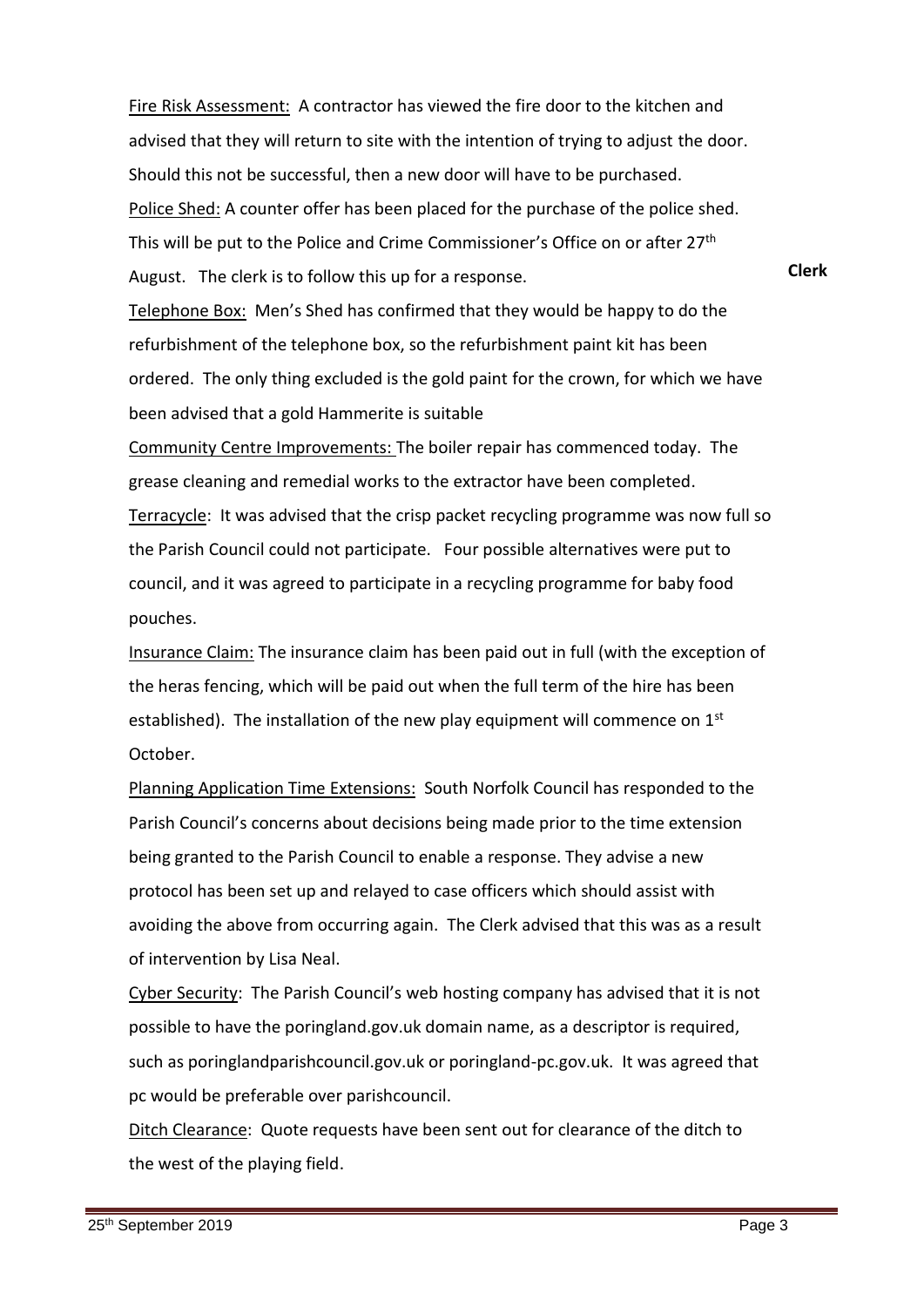#### **5. Report from the Chairman**

The Chairman reported that Poringland Primary School is looking for a new community governor, and encouraged interested parties to make enquiries of the school.

The 'Rule The World' Take That tribute event sold out and made £945 profit. The Olly Day and Night Train cabaret event has sold 90 tickets. He encouraged people in the meeting to attend this event.

#### **6. To Consider Candidates for Co-Option on to Poringland Parish Council**

Three candidates had expressed an interest in the role of parish councillor. All had been invited to attend the meeting and provide a brief presentation about themselves and why they would like to join Poringland Parish Council. Two candidates attended to provide a presentation and answer subsequent questions from councillors. Following the presentations a ballot was held. The count was performed by John Henson, overseen by John Joyce. The result of the ballot was that Peter Lowndes-Burt was elected on the council. Mr Lowndes-Burt signed his declaration of acceptance of office and took his place on the council.

## **7. Public Participation**

*Standing orders were suspended to allow members of the public to speak.*

**a)** District Councillors

Cllr Overton advised that he has been liaising with the newly formed residents' association for Mulberry Park. There have been issues with build of the properties which are being raised with the developer.

He advised that there had been a delay with the issuing of the Greater Norwich Plan Site Specifics consultation. Whilst this was regrettable, it was important that the document being issued was right.

He appealed for applicants for the Community Action Fund grant scheme for community initiatives. There is presently an underspend in issuing grants from this fund.

The opportunity was taken to remind the meeting of the open event being held at Lansdowne Drive for the Semi Independent Living project for looked after children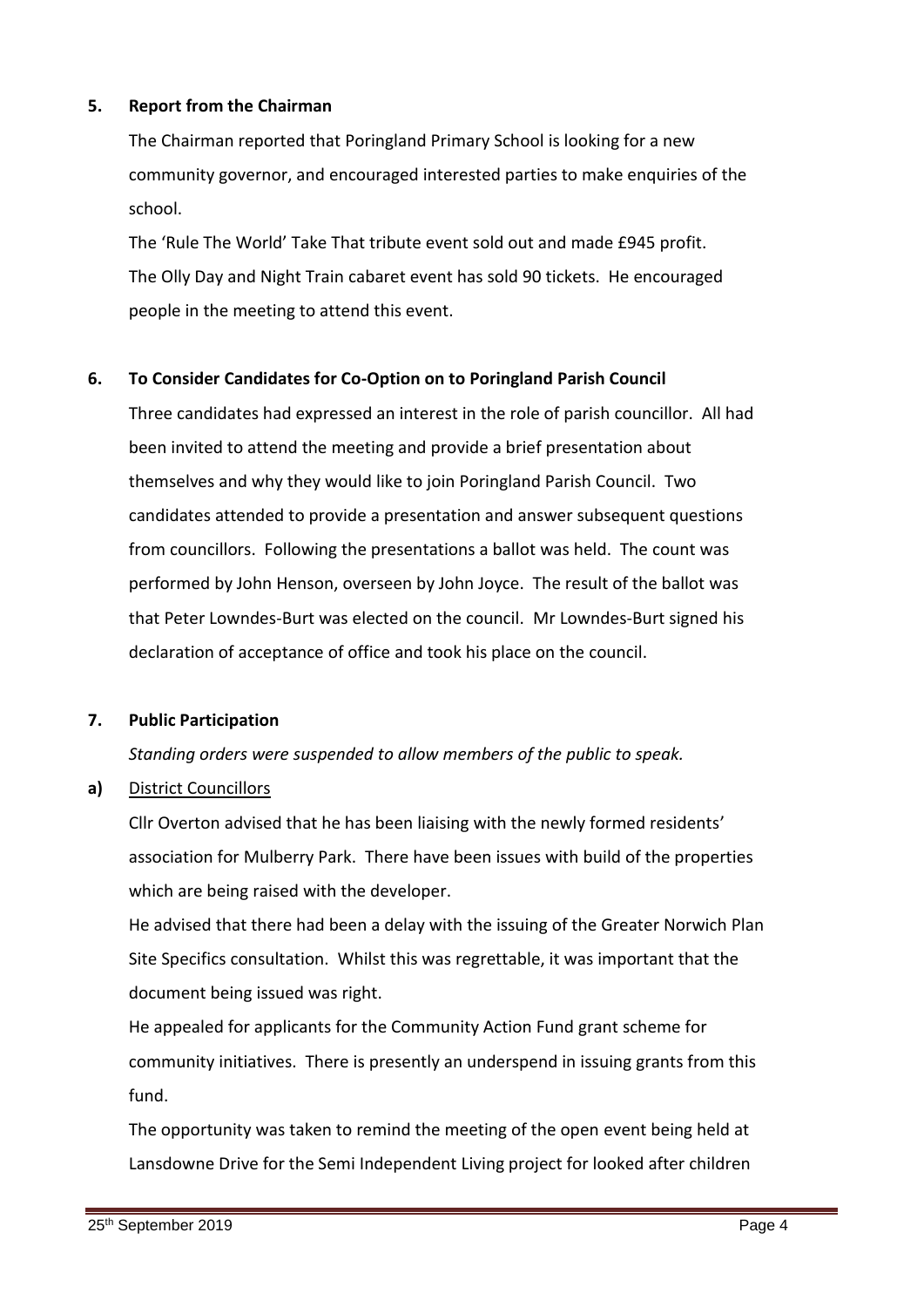aged 16-18, being held between 5pm and 7pm on 30<sup>th</sup> September. Disappointment was expressed over the recent social media post encouraging prejudice against the project, and Cllr Overton had arranged for the post to be removed. He encouraged people to attend the open event and find out more about how similar projects are working successfully in other areas, such as Hethersett.

He had met with the new Chief Executive of Saffron Homes. There has historically been a lot of problems reported by residents which have not been addressed by Saffron, however there is now new confidence that customer service levels will be improved.

Trevor Spruce advised that concerns had been raised about the letters sent from Norfolk County Council to local people about the semi-independent living project. He confirmed that letters sent to residents about the event were to ensure that people were correctly informed about the project.

## **b)** County Councillor

Cllr Thomson's report was deferred.

## **c)** Public Participation

A member of the public raised grave concerns about the proposed new bungalow on Mill Close (item 8ai). Concerns included boundaries overlapping with previous planning applications, the implications on a historic fresh water supply and the access/egress to the property, particularly for large vehicles.

## *Lisa Neal Joined the Meeting*

A member of the public raised concerns about the Parish Council's actions to clear the dead weeds from The Street (close to Elizabeth Road) and whether this would make the Parish Council responsible for this in the future. The Clerk confirmed that no permanent responsibility has been taken by the Parish Council and this remains the responsibility of Norfolk County Council.

A member of the public raised concerns about the loss of hedgerows along Carr Lane as a result of the planning conditions for the spine road. The member of the public raised further concerns about the retrospective planning application for the change of use for Dormer House from a commercial to residential premises. It was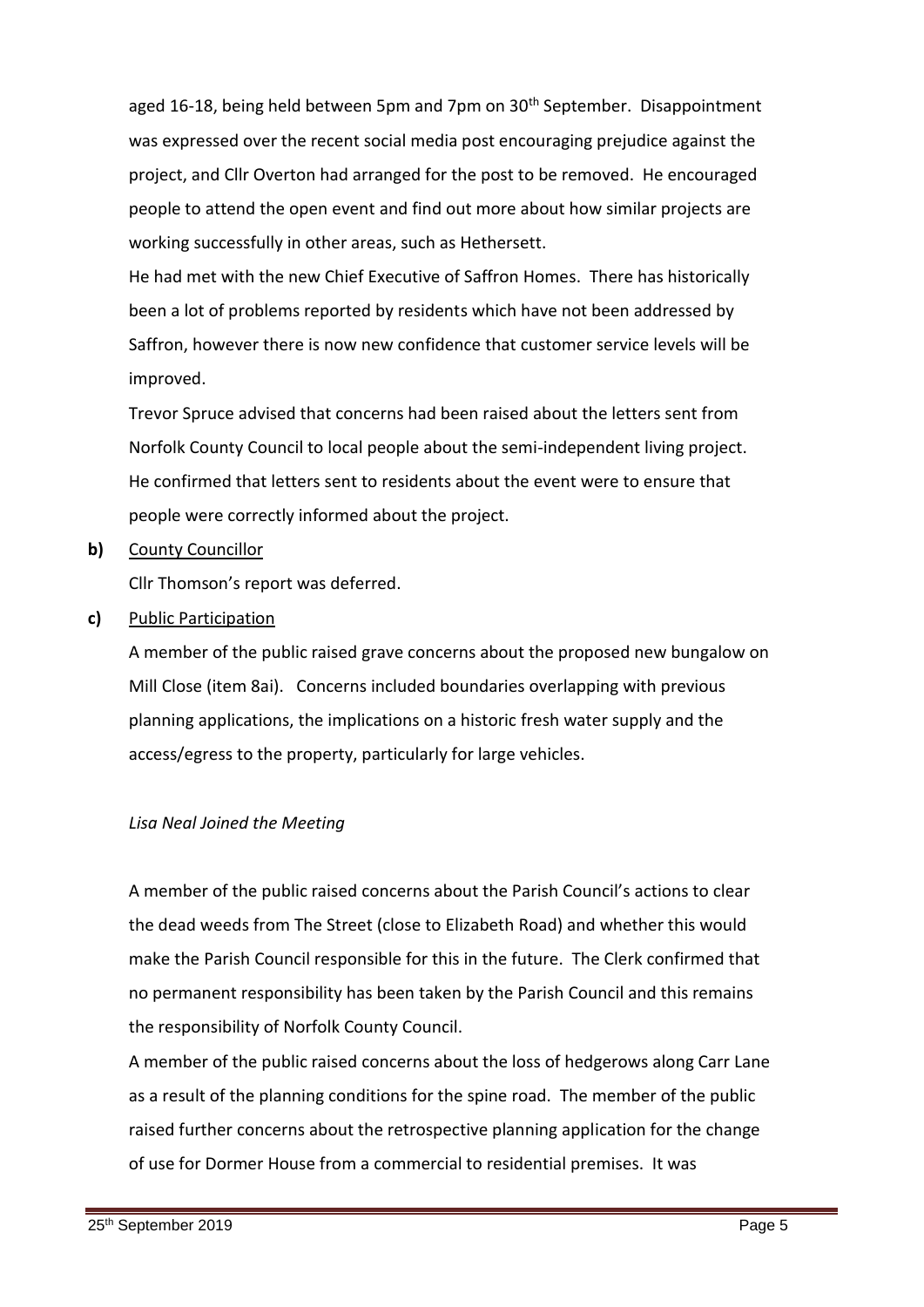confirmed that the Parish Council had discussed this and opposed the application. Tim Boucher confirmed that South Norfolk Council had since refused the application. A member of the public enquired as to who is responsible for the village hall. It was advised that the building forms part of the Poringland Benefice. There is currently planning permission for the existing building to be demolished and a new 'All Saints Centre' built.

A member of the public enquired as to whether the Parish Council receives proposed elevation plans when planning applications are submitted, and specifically referenced the Milestones development. Lisa Neal explained that proposed elevation sketches are received, however the Milestones development formed part of Bixley parish at the time, so Poringland Parish Council had limited weight put to their objection to the development.

*Standing orders were reinstated. Lisa Neal left the meeting and observed from the public area.*

#### **8. Planning**

#### **a)** Applications Received

**i)** 2019/1950 – Land off Mill Close – Erection of Bungalow

John Overton presented this application to the meeting. He also presented the history to the wider site and planning decisions made. He queried whether the presence of a historical water pipe under the proposed property was a planning consideration, but felt that it should be raised to South Norfolk Council regardless. John Henson noted that there is a window in the roof of the proposed property, therefore it should be deemed as a chalet and not a bungalow. He also advised that the access plans for the turning circle are for plot 2 and not the proposed site and that this development would create an overcrowding of the wider site. John Henson proposed that the Parish Council should recommend refusal of the application on the grounds that safe access/egress has not been demonstrated, and concerns about the development being over a fresh water supply pipe should be raised. This was seconded by Chris Walker and carried. **Clerk**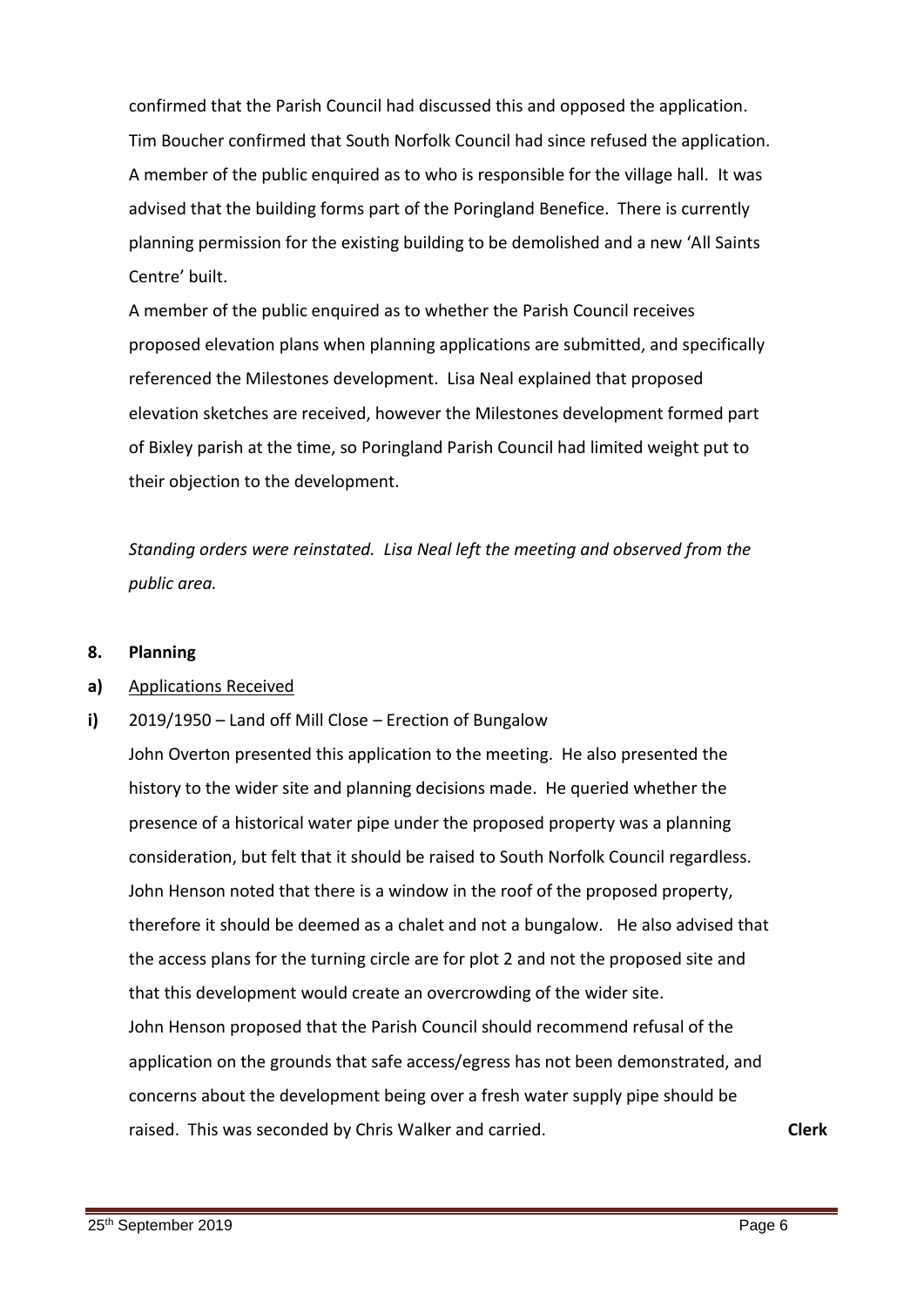*Trevor Spruce left the meeting* 

- **ii)** 2019/1803 – Bella Vista, Bungay Road – Installation of Biomass Boiler Chris Walker presented this application to the meeting. Discussions occurred as to the height of the flue pipe, with the property being in an elevated position. The ecological concept of the application was also raised. Chris Walker proposed that the Parish Council make no comment on this application, seconded by David Hewer and carried. **Clerk**
- **iii)** 2019/1851 – 1 Sunnyside Avenue - Proposed flat roof dormer to the rear and 2 pitched roof dormers to the front elevation with an infill extension John Joyce presented this application to the meeting. He advised that there is already a dormer window to the front of the property and a velux window to the rear. The footprint to the property is not increasing, just the first floor. Discussions occurred as to the impact the extra windows would have on overlooking the neighbouring properties.

John Joyce proposed that Poringland Parish Council make no comment on this application, seconded by David Hewer and carried.

*Trevor Spruce Returned to the Meeting*

**b)** Planning Decisions

The following planning decisions were noted.

**i)** 2019/1709 – Land West of Octagon Farm – Details of Condition 4 (materials) **APPROVAL OF DETAILS**

*Lisa Neal Returned to the Meeting Vic Thomson Arrived at the Meeting - It was Agreed to Hear the County Councillor's Report* 

Cllr Thomson reported that 40 Norfolk libraries are now offering extended opening hours. The library may not be staffed for all these hours, but will work on 'Open

**Clerk**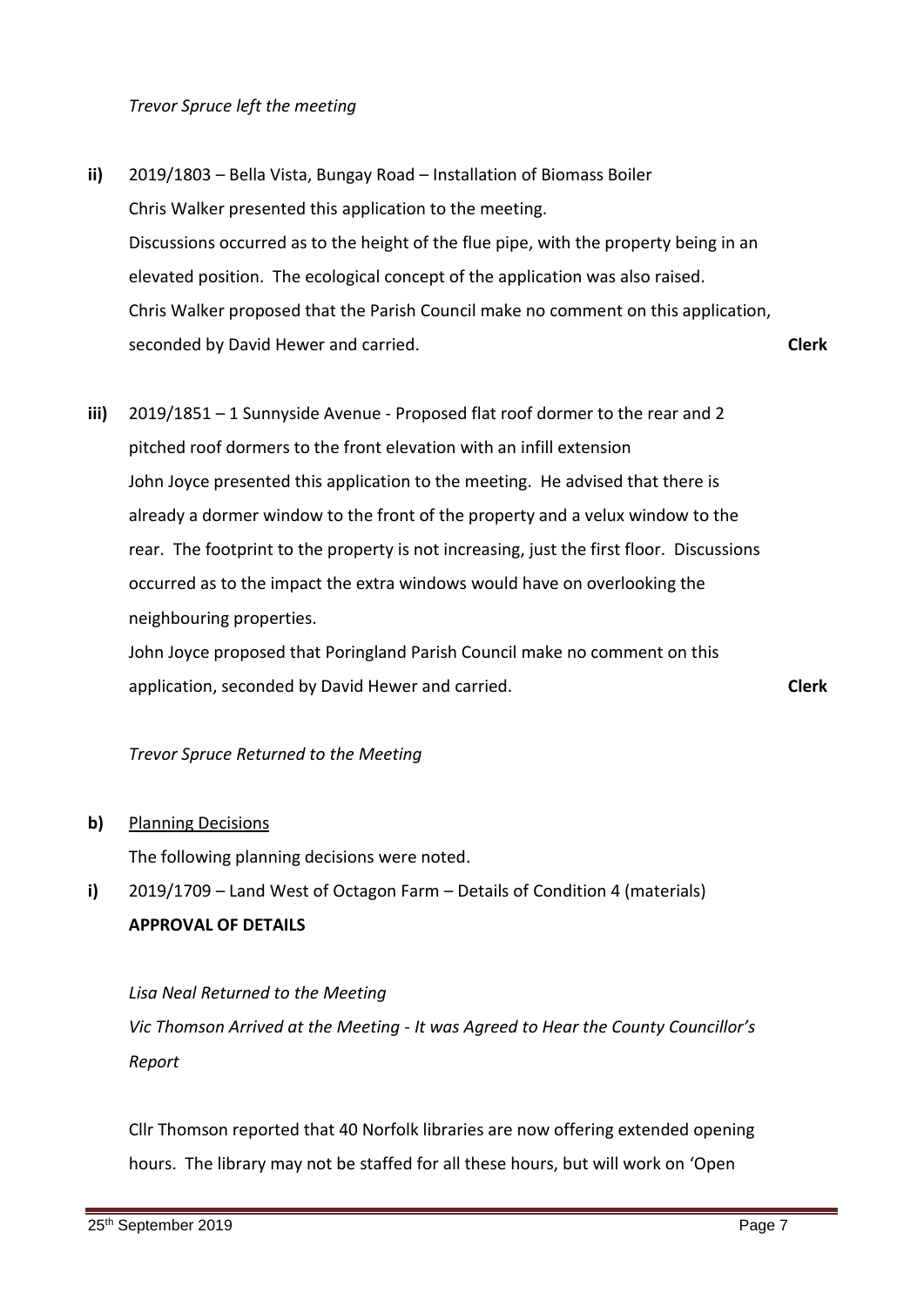Library' access using a membership card and PIN.

Norfolk library members can now access 'PressReader', an app that allows free digital access to newspapers and magazines. It has been noted that the app is a bit 'clunky' at present. Cllr Thomson encouraged parishioners to email him if this was their experience and he will feed this back to the relevant officers. Printed newspapers and magazines will still be available in libraries.

A sample letter has been sent to the Parish Council, about how a neighbouring parish is addressing highway obstructions, such as overhanging vegetation. This is free to be adapted and used by Poringland should the Parish Council wish. Guidance has been issued on the protection of dunes along the Norfolk coast.

The Peddars Way and Norfolk Coast Path National Trails are now completely stilefree, making them more accessible.

A 'Norfolk Coastal Treasures' map featuring routes for walking and cycling has been issued.

The Norfolk Minerals and Waste Local Plan – Preferred Options consultation has been issued. This consultation runs for six weeks between 18<sup>th</sup> September and 30<sup>th</sup> October (inclusive).

The 'Still Young Enough to…..' campaign has been launched to promote healthy ageing.

A consultation by the Boundary Commission about how the wards for Norfolk County Council should be arranged has been issued. It is recommended that Norfolk County Council retains 84 councillors.

Guidance has been published on how to prepare for Brexit, and regular email updates are available.

It was noted that the recycling rate at Norfolk's recycling centres has been at more than 75% for the past four years. Hazardous household waste will be accepted at Ketteringham recycling centre on  $11<sup>th</sup>$ ,  $12<sup>th</sup>$  and  $13<sup>th</sup>$  October as an amnesty period. An update was provided on scams in the county. There has been an increase in doorstep cold calling.

#### **9. Correspondence and Consultations**

#### **a)** To Consider the Norfolk Minerals and Waste Local Plan: Preferred Options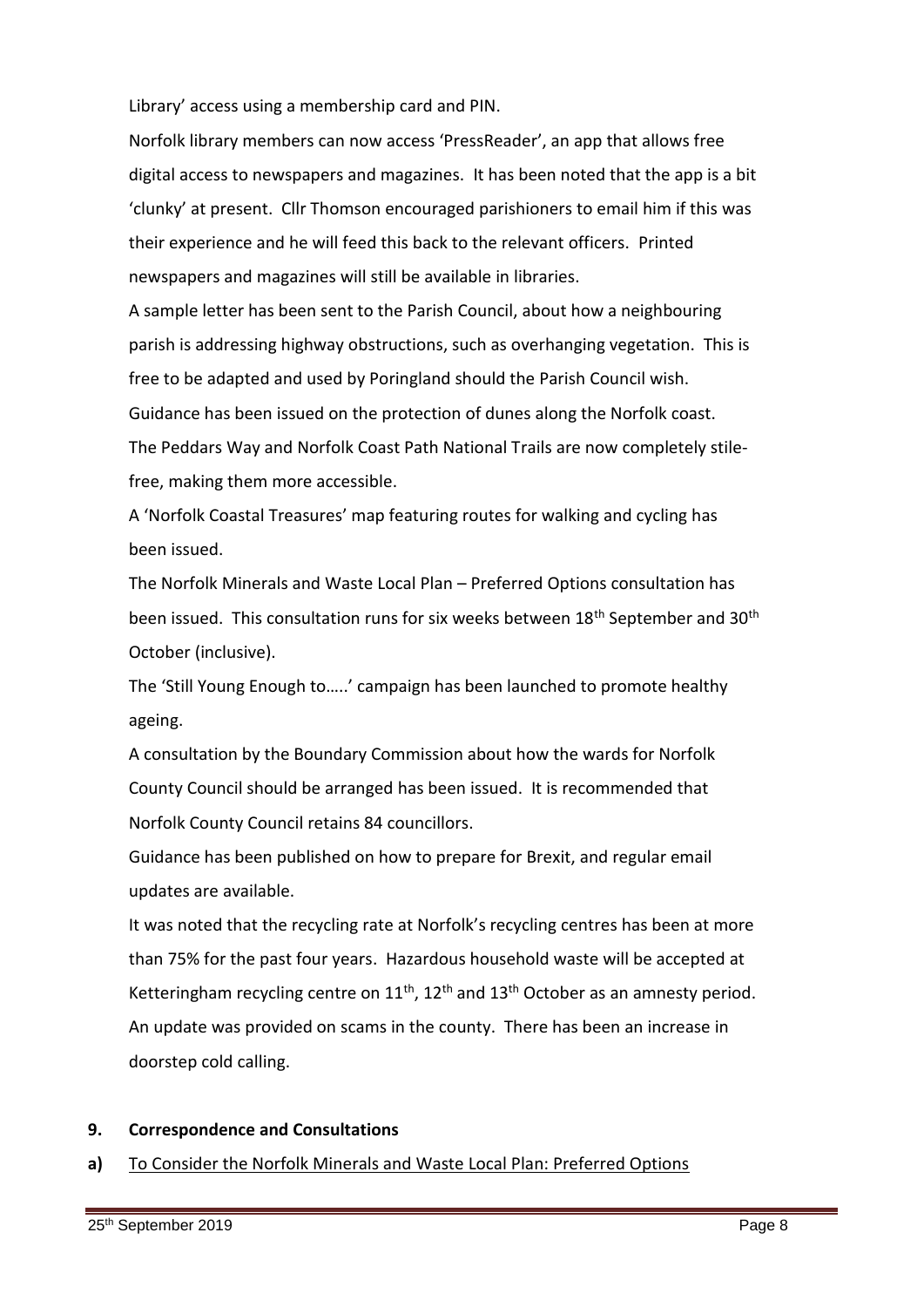## **Consultation**

Councillors considered this consultation and agreed that no comment was required, as none of the proposed preferred sites were in close proximity to Poringland.

## **10. Finance**

#### **a)** Receipts, Payments, and Bank Reconciliation

The receipts, payments and bank reconciliation for August 2019 were presented and **noted**.

## **b)** Accounts for Payment

It was **agreed** to pay the following accounts, following a proposal from Chris Walker and a second from John Henson.

| Payee                       | <b>Description</b>               | <b>Amount</b> |
|-----------------------------|----------------------------------|---------------|
|                             | <b>Staff Salaries</b>            | £6,610.64     |
| <b>HMRC</b>                 | <b>PAYE &amp; NIC</b>            | £2,091.86     |
| <b>Norfolk Pension Fund</b> | <b>Pension Contributions</b>     | £2,325.89     |
| Microshade                  | <b>Hosted IT</b>                 | £241.20       |
| ВT                          | Telephone and Broadband          | £79.31        |
| <b>Norfolk ALC</b>          | <b>VAT Training</b>              | £63.00        |
| PKF Littlejohn              | <b>External Audit</b>            | £1,560.00     |
| <b>Total Gas and Power</b>  | Electricity                      | £750.85       |
| <b>ESPO</b>                 | Gas                              | £56.81        |
| World Pay                   | <b>Card Charges</b>              | £5.03         |
| Greasebusters               | Cleaning and Repair of Extractor | £384.00       |
| Wave                        | <b>Water Bill</b>                | £287.87       |
| <b>Hugh Crane</b>           | <b>Cleaning Consumables</b>      | £224.42       |
| <b>Night Train</b>          | <b>Band for 5th October</b>      | £600.00       |
| X2 Connect                  | Paint for Telephone Box Refurb   | £166.80       |
| Norfolk Plumbing            | <b>Unblocking of Drains</b>      | £85.00        |
| Wave                        | <b>Water Bill</b>                | £166.04       |
| <b>Total Gas and Power</b>  | Electricity                      | £121.22       |
| Veolia                      | <b>Waste Removal</b>             | £75.58        |
| <b>Spruce Landscapes</b>    | <b>Grounds Maintenance</b>       | £1,050.00     |
| Garden Guardian             | <b>Grounds Maintenance</b>       | £782.27       |
| Barclaycard                 | Telephone/Bar/Maintenance/Event  | £1,240.39     |
| R. McCarthy                 | Petty Cash Top Up                | £28.12        |
| Glasdon                     | Dog bin and Spare Parts          | £315.86       |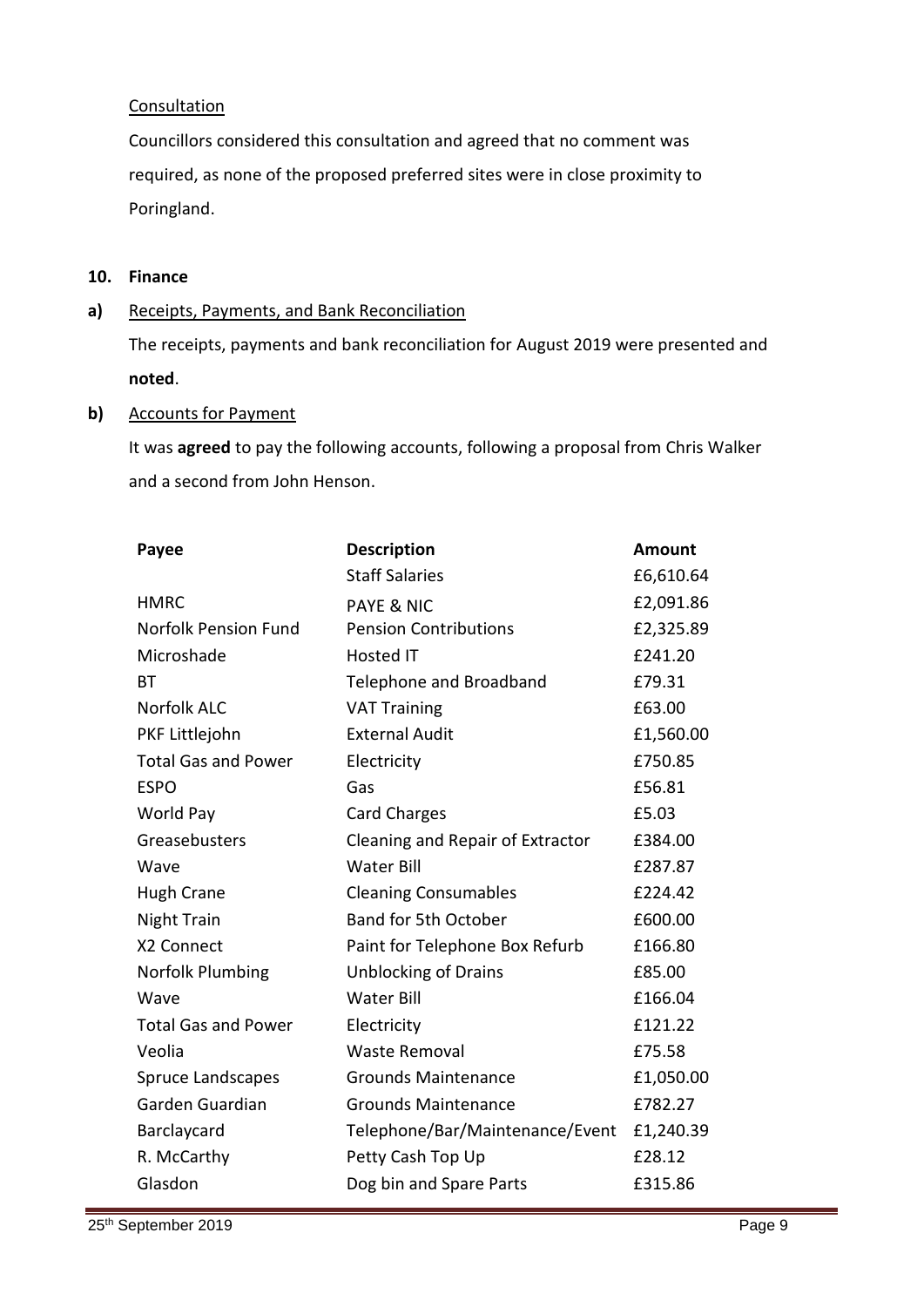# **TOTAL: £19,864.16**

John Henson and Trevor Spruce will authorise these payments.

#### **c)**  To Receive Fully Audited Accounts for 2018/2019

The external audit of the accounts had been completed, with the auditor advising that sections 1 and 2 of the AGAR are in accordance with Proper Practices and no other matters have come to their attention giving cause for concern that relevant legislation and regulatory requirements have not been met. John Henson proposed that the fully audited accounts be **accepted**, seconded by Chris Walker and carried.

**d)** To Agree Donation to Royal British Legion for Poppy Wreath It was **agreed** that a £75 donation be made to the RBL Poppy appeal for a poppy wreath.

# **11. Committees and Advisory Group Reports and Recommendations**

**a)** Neighbourhood Plan Committee

> John Henson reported that the Neighbourhood Plan had been considered by South Norfolk Council's Cabinet on 9th September. John Overton and John Joyce presented the plan and answered questions posed by members. Cabinet agreed that the plan could proceed to examination.

The CVs of two possible examiners were sent from the NPIERS referral unit, but concerns were raised about their experience with settlements similar to Poringland. Two further CVs were sent for consideration and it was agreed that both were suitably experienced. It was agreed that the candidate with the better availability should be appointed.

- **b)**  Strategic Working Group
- **i)** To Consider Parish Council Procedure for Operation London Bridge The following was agreed as an initial strategy for Operation London Bridge:
	- A loose leaf book of condolence should be purchased in advance of the event. This will be displayed at the community centre during the period of mourning (date of death until the day after the funeral).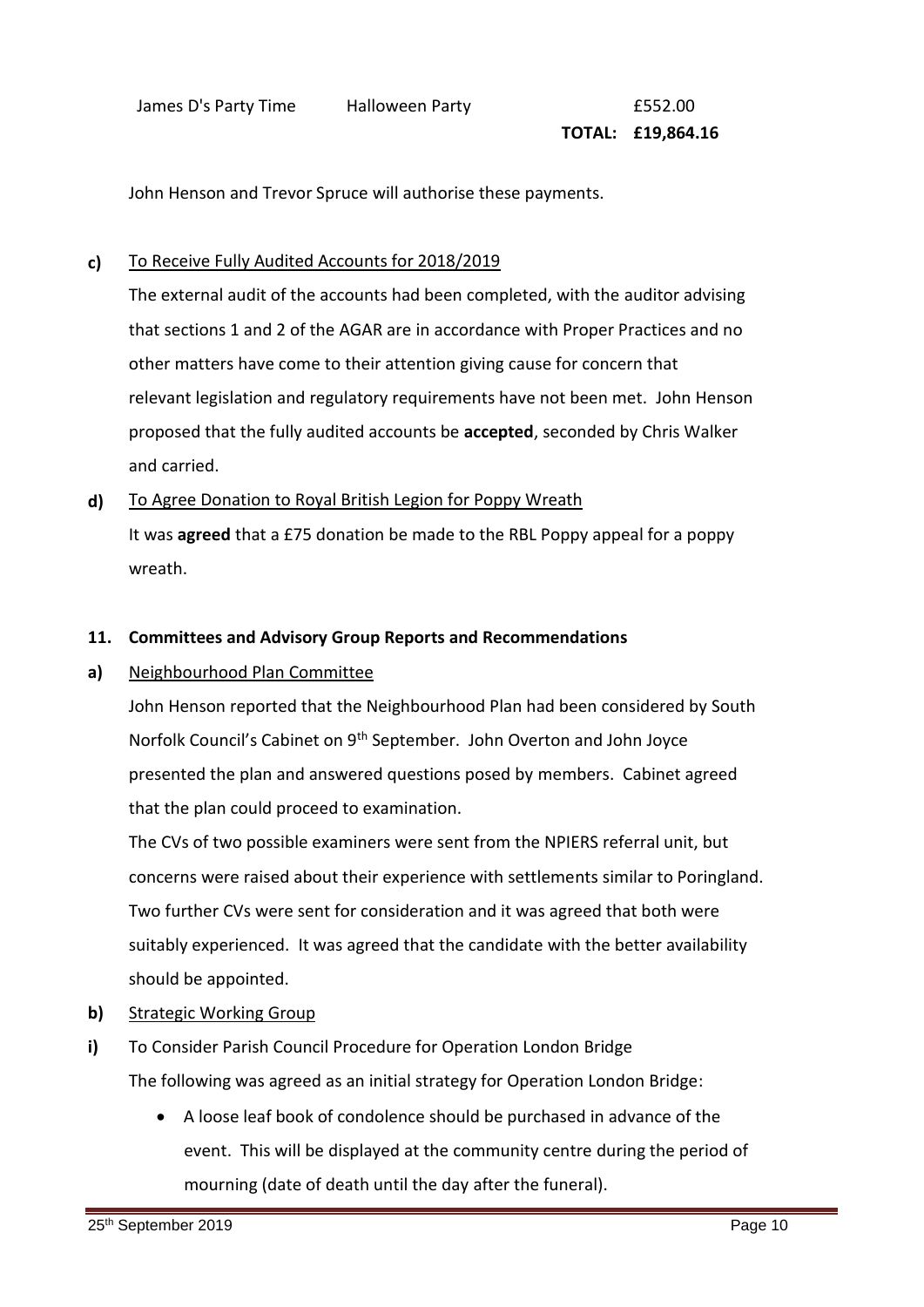- An appropriate picture and frame will be sourced at the relevant time to display with the book of condolence.
- An area will be set aside for people to lay flowers. An area at the community centre was thought most appropriate as it is easily accessible. Flowers will be purchased on behalf of the Parish Council. The public will be advised that no plastic or cellophane will be allowed as the flowers will be composted afterwards. A composter will be purchased at the time.
- An alternative front page for the website should be drafted in advance. This will display a picture of the deceased, a message of sympathy from the Chairman, information on the book of condolence, information on the laying of flowers and details of services arranged. This page will be displayed for the period of mourning.
- When the flowers have composted, a memorial tree will be purchased. The type of tree and location of planting is to be arranged.
- The decision to continue with, or cancel Parish Council meetings or events will be taken at the time, when it is known what events occur over the period of mourning.

This protocol will be applicable for the death of the Queen, the Duke of Edinburgh and the Prince of Wales. The Parish Council will consider whether to apply this protocol to other members of the Royal Family should a death occur.

#### **ii)**  To Consider Christmas Tree / Event at Poringland Community Centre

It was agreed to source at 20ft Christmas Tree for display at the front of the community centre. An initial price of £275 + £125 delivery was quoted, but alternative sources were suggested for investigation. It was suggested that 2,500 lights would be required for a 20ft tree. The clerk is to seek quotes for lights and to investigate the installation of a socket at higher level at the community centre. The Clerk advised that the only date that the community centre would be available prior to the Christmas period would be 8<sup>th</sup> December.

Other aspects to consider:

The singing of Christmas carols and an accompanying band